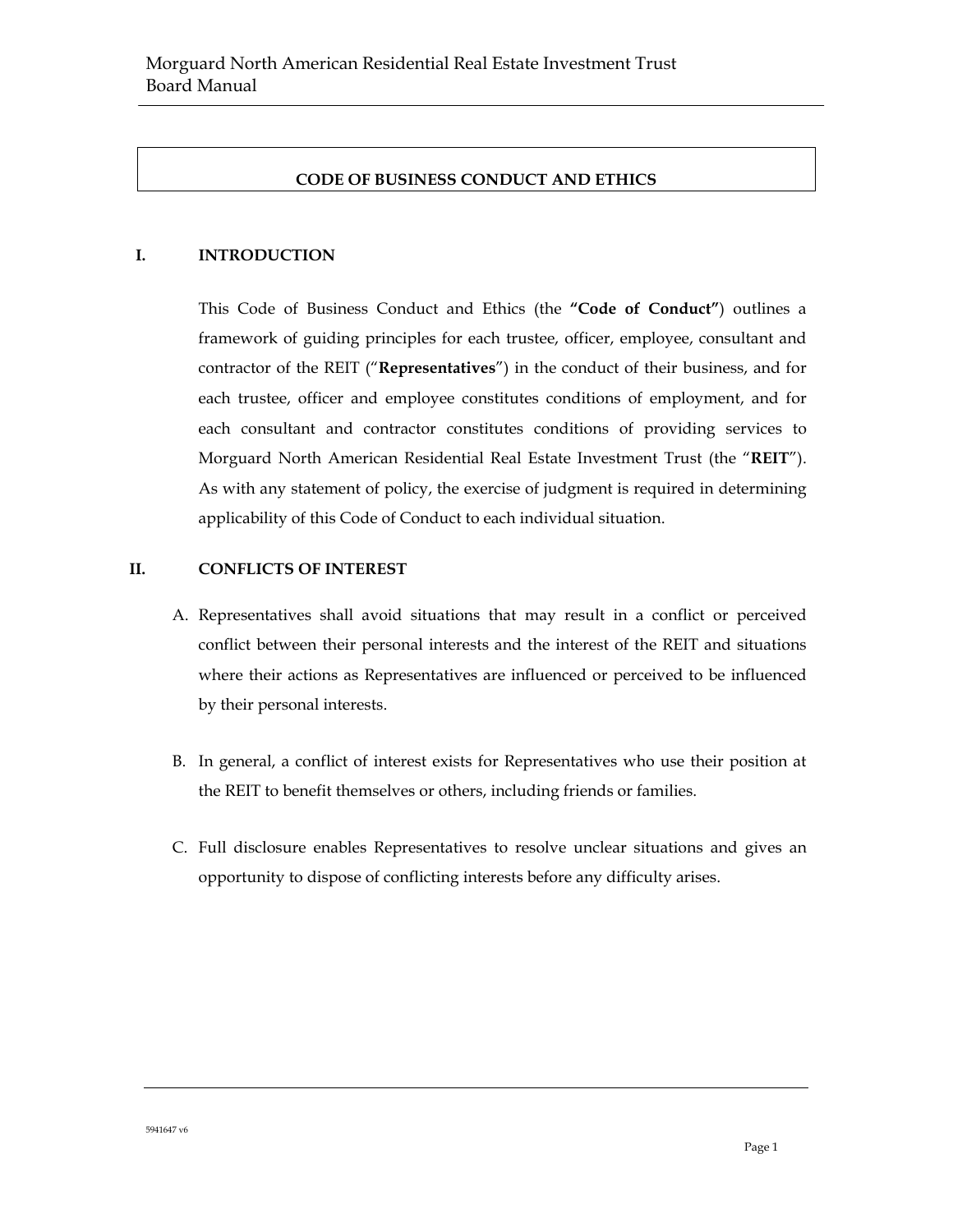# **III. COMPLIANCE WITH LAW**

- A. Each Representative must at all times comply fully with applicable law and should avoid any situation which could be perceived as improper, unethical or indicate a casual attitude towards compliance with the law.
- B. The trustees and senior officers are expected to be sufficiently familiar with any legislation that applies to their position, shall recognize potential liabilities and shall seek legal advice where appropriate.

## **IV. OUTSIDE BUSINESS INTERESTS**

- A. No trustee may hold a significant financial interest, either directly or through a relative or associate, or hold or accept a position as an officer or director in an organization in a relationship with the REIT, where by virtue of his or her position in the REIT, the trustee could in any way benefit the other organization by influencing the purchasing, selling or other decisions of the REIT, unless that interest has been fully disclosed in writing to the board of trustees of the REIT (the "**Board**"). In addition, the REIT's Declaration of Trust, as amended from time to time, contains provisions which require Trustees to disclose to the REIT, at the first meeting of Trustees or a committee of Trustees at which a proposed contract or transaction is considered, any interest in a contract or transaction or proposed contract or transaction with the REIT (including a contract or transaction involving the making or disposition of any investment in real property or a joint venture agreement) or the fact that such person is a director or officer of, or otherwise has an interest in, any person who is a party to a contract or transaction or proposed contract or transaction with the REIT
- B. A "significant financial interest" in this context is any interest substantial enough that decisions of the REIT could result in gain for the trustee.
- C. If a material contract or transaction or proposed material contract or transaction is one that in the ordinary course would require approval by the Trustees, a Trustee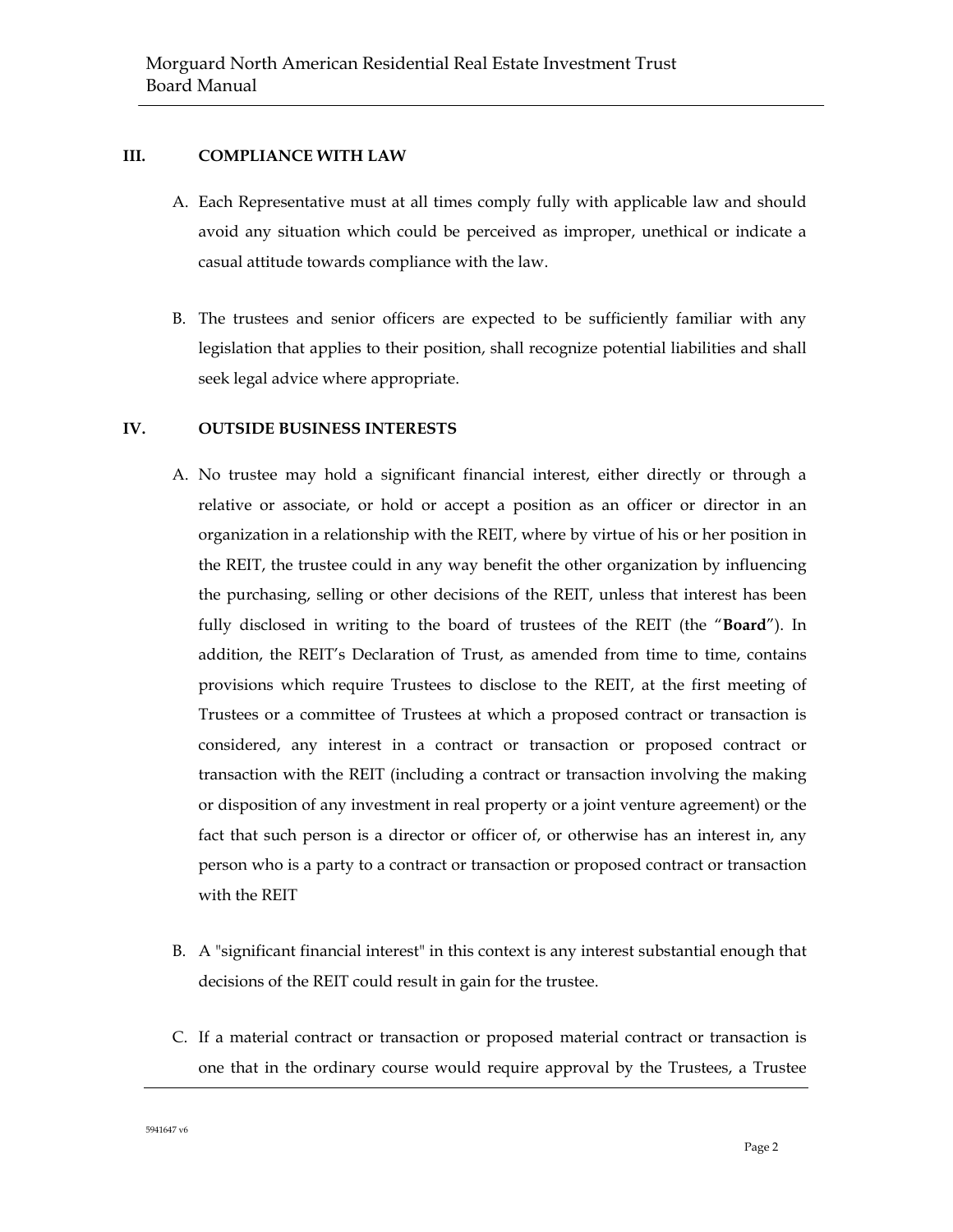will be required to disclose in writing to the REIT, or request to have entered into the minutes of meetings of Trustees or a committee thereof, the nature and extent of his or her interest forthwith after the Trustee becomes aware of the contract or transaction or proposed contract or transaction. In any case, a Trustee who has made disclosure to the foregoing effect will not be entitled to vote on any resolution to approve the contract or transaction unless the contract or transaction primarily relates to his or her remuneration or is for indemnity under the provisions of the Declaration of Trust or the purchase or maintenance of liability insurance.

#### **V. DISCLOSURE POLICY**

A. Each Representative must comply with the REIT's Disclosure Policy.

# **VI. ENTERTAINMENT, GIFTS AND FAVOURS**

- A. Representatives may not offer or solicit gifts or favours in order to secure preferential treatment for themselves or the REIT.
- B. Gifts and entertainment may only be accepted or offered by a Representative in normal exchanges common to established business relationships. An exchange of such gifts shall create no sense of obligation.

#### **VII. NON-PROFIT AND PROFESSIONAL ASSOCIATION**

- A. The REIT supports its Representatives who contribute to their communities through involvement with charitable, community service and professional organizations. If Representatives use the REIT's resources for such activities they should only do so with the prior consent of the Chair of the Board.
- B. A Representative should ensure that he or she is seen as speaking for any such organization as an individual and not as the REIT's spokesperson.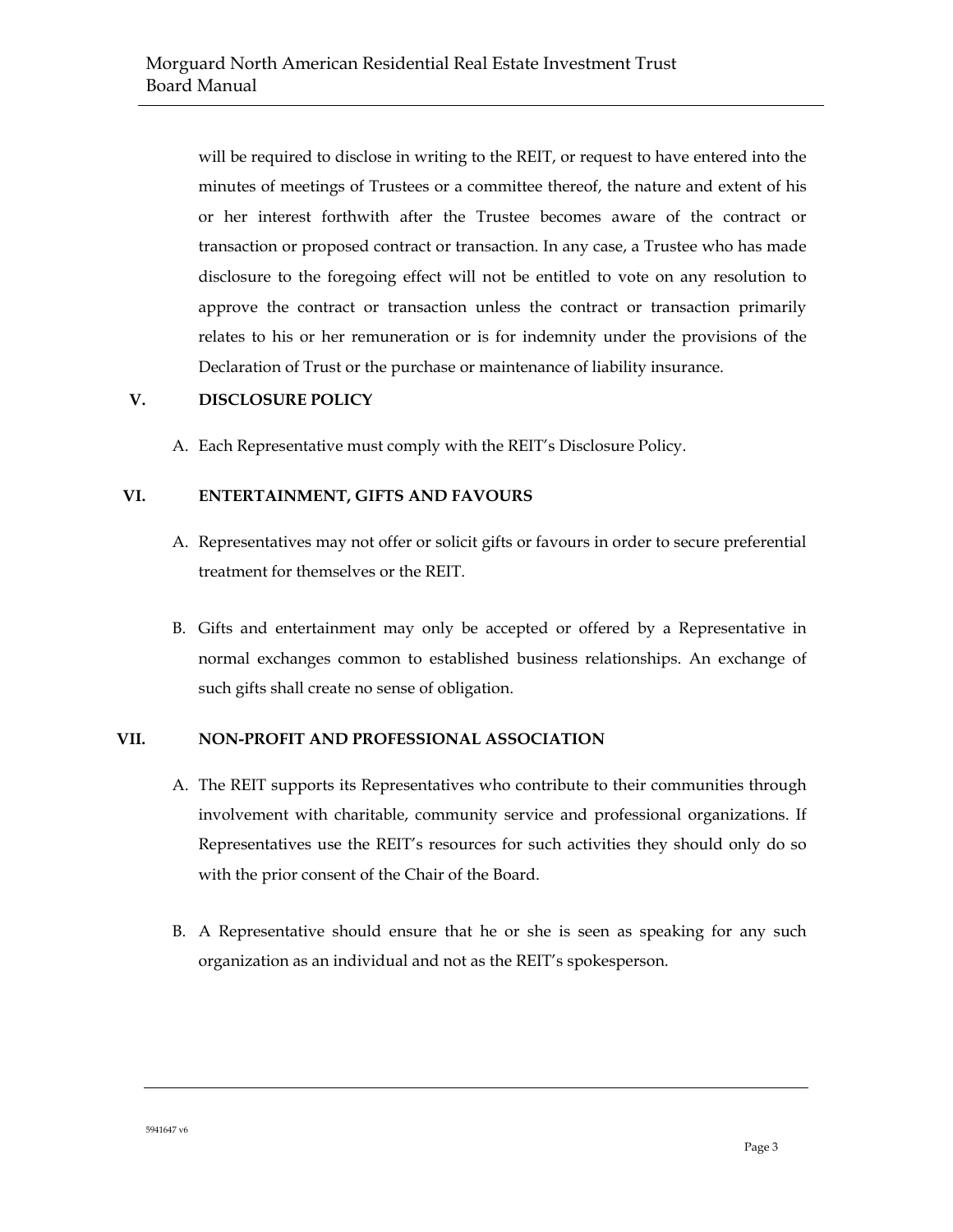### **VIII. USE OF THE TRUST'S PROPERTY**

Representatives should not make use of the REIT's property or resources for their own personal benefit or purposes.

#### **IX. POLITICAL PARTICIPATION**

Representatives engaging in the political process must take care to separate their personal activities from their association with the REIT.

## **X. DISCLOSURE BY TRUSTEES**

- A. Each individual being considered for nomination as a trustee of the REIT must disclose to the Compensation & Governance Committee all interests and relationships of which the trustee is aware of at the time of consideration which will or may give rise to a conflict of interest. If such an interest or relationship should arise while the individual is a trustee, the individual shall make immediate disclosure of all relevant facts to the REIT's General Counsel or the Chair of the Board.
- B. If the trustees are making decisions that may provide a benefit to a trustee's private interests, the trustee shall withdraw from the deliberations altogether.
- C. Disclosure may cure a conflict of interest or allow the REIT to appropriately avoid a potential conflict. However, a conflict may be so severe as to only be resolved by the trustee's resignation from one or more of the conflicting positions. Each trustee agrees that if the Board as a whole determines a potential conflict cannot be cured, the trustee will resign from the conflicting positions held by them at the REIT.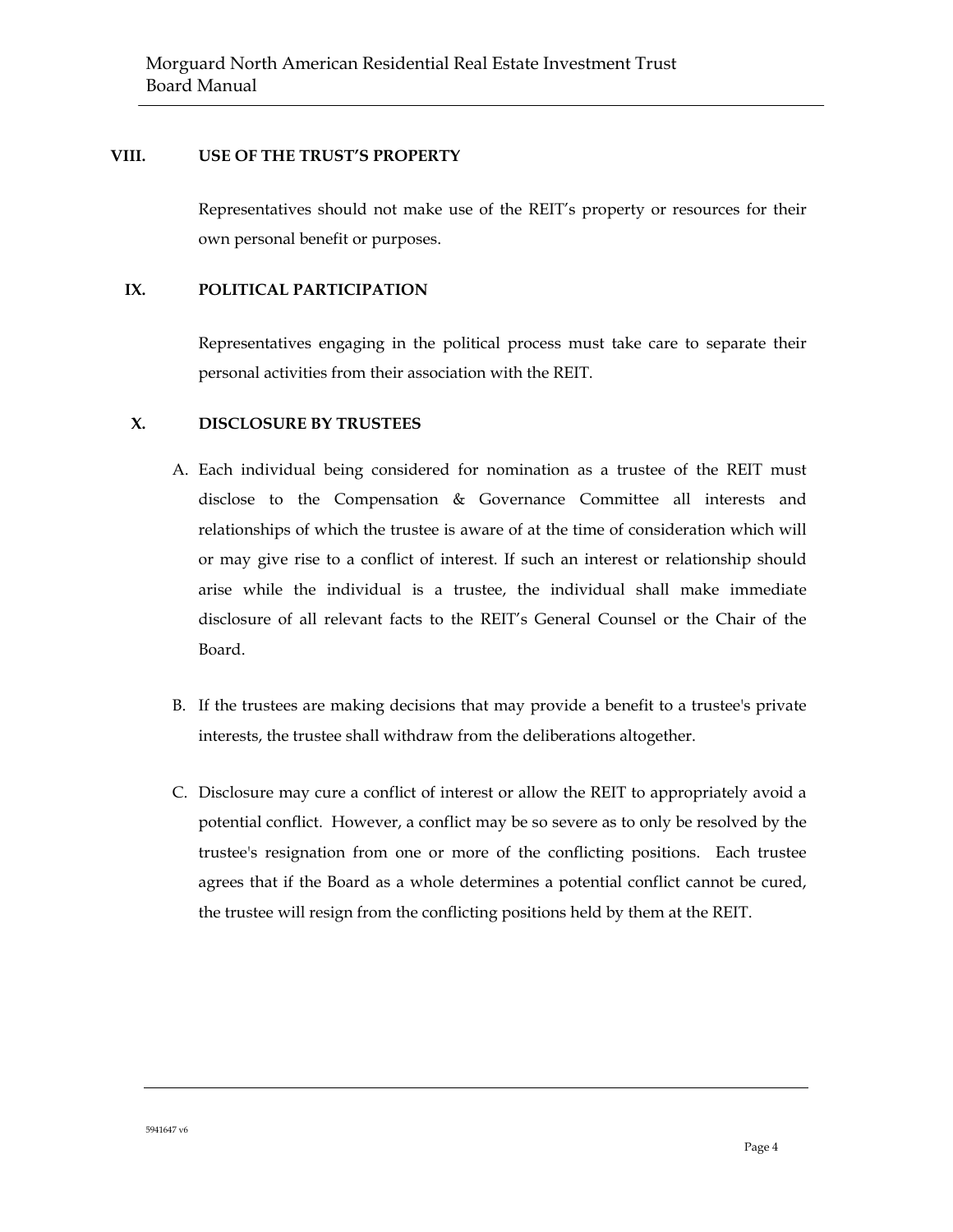# **XI. RESPONSIBILITY**

- A. Each Representative must adhere to the standards described in this Code of Conduct.
- B. Any Representative who knows or suspects a breach of this Code of Conduct must report it to the Chair of the Board.
- **C.** Each trustee, together with any officers, employees, consultants and contractors specified by the Board, shall annually review, sign and deliver to the Chair of the Board a copy of this Code of Conduct.

## **XII. VIOLATION OF THIS CODE**

- A. Failure to comply with the Code of Conduct may result in severe consequences, which could include internal disciplinary action or termination of employment or consulting arrangements without notice. The violation of the Code of Conduct may also violate certain Canadian or other applicable laws and if it appears that a Representative may have violated such laws, the REIT may refer the matter to the appropriate regulatory authorities, which could lead to penalties, fines or imprisonment.
- B. If the Board determines that a trustee has breached this Code of Conduct, the Board may sanction the trustee, including by asking for the trustee's resignation.
- C. Each trustee agrees that when the Board determines that a trustee has violated this Code of Conduct and requests such trustee's resignation, such trustee shall resign as a trustee of the REIT.